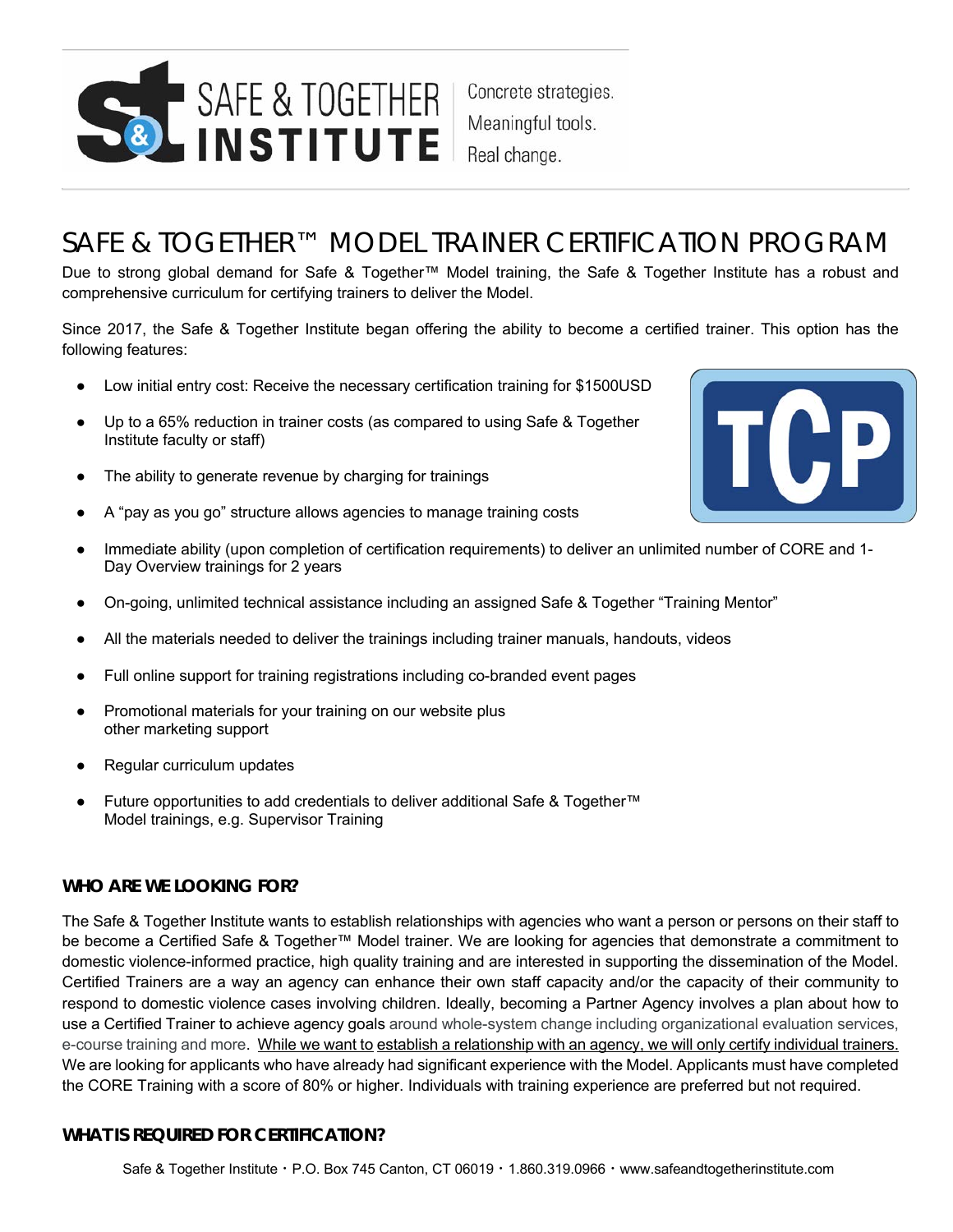To be certified, applicants must:

- Be accepted as a candidate based on the application process
- Work for an agency that is an approved Safe & Together Institute Partner Agency
- Hold a Bachelor's level or equivalent, or higher degree
- Complete the 5 day in person Train The Trainer
- Successfully complete video observation of the CORE Training
- Participate in 12 mandatory, remote coaching sessions with a Safe & Together training mentor
- Submit video recordings of their Safe & Together™ Model trainings
- Complete required reading and online learning
- Pass a knowledge test with a score of 80% or above
- Experience both with domestic violence and child welfare preferred

# **WHAT IS REQUIRED FOR RECERTIFICATION?**

All Certified Trainers must be recertified every two years in order to continue teaching the Model. To be recertified, the trainer will need to:

- Deliver two CORE or an equivalent number of 1-day trainings in the past two years
- Completion of 27.5 approved continuing education hours (at least 50% of them from the Safe & Together Institute)
- Maintain 'good' to 'excellent' training evaluations
- Payment of \$500USD recertification fee
- Submission of 2 hours of training video recording for review and feedback

## **FINANCIAL STRUCTURE**

In order to maintain Model fidelity and to support this expansion, the Certified Trainers and their Partner Agencies will agree to the following:

- To follow the Safe & Together Institute training pricing structure
- To register all trainings with the Safe & Together Institute
- Use the Safe & Together Institute website for training registration

The Partner Agency pays a per-person fee for each person who receives either the CORE or Overview Training. In 2019, these fees are \$150USD/person for a CORE Training and \$37.50USD/person for an Overview Training. Outside the US, these fees are set annually in the local currency to provide more pricing stability for the Partner Agency. If the Partner Agency wants to charge fees for their trainings to recoup costs or generate income, there is a suggested pricing structure for their trainings.

## **RIGHTS AND RESPONSIBILITIES OF CERTIFIED TRAINERS AND THEIR AGENCIES**

The Safe & Together Institute would expect the Partner Agencies and individuals to commit to the following:

Safe & Together Institute · P.O. Box 745 Canton, CT 06019 · 1.860.319.0966 · www.safeandtogetherinstitute.com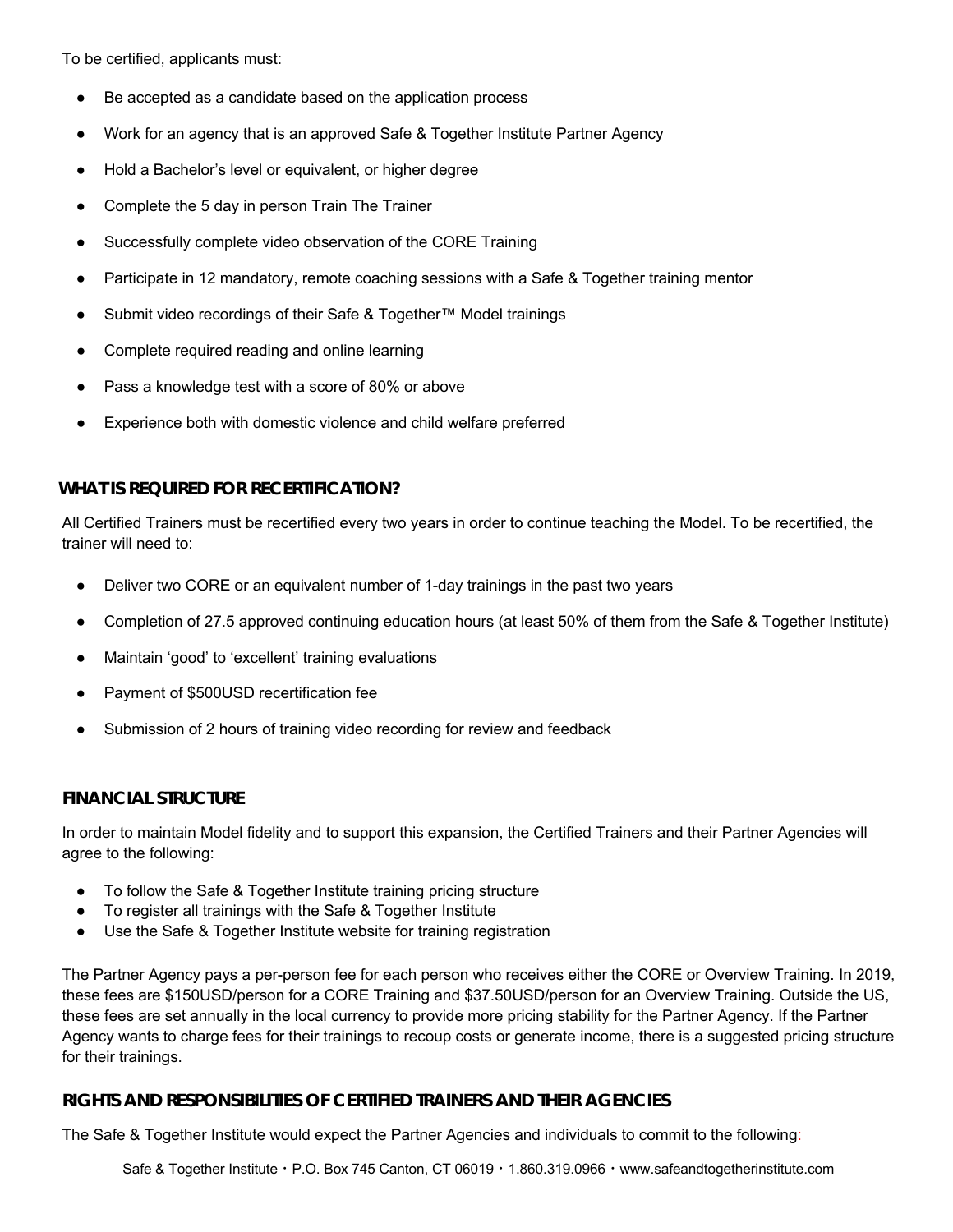- To actively work toward faithful implementation of the Safe & Together™ Model curriculum
- To actively collaborate with the Safe & Together Institute to achieve this goal
- To actively support and guide their Certified Trainer during the rigorous training and Certification process
- To only use Safe & Together™ Model material and/or other material approved by the Safe & Together Institute in its Safe & Together Model trainings
- To sign intellectual property agreements related to the Safe & Together™ Model material
- To use the Safe & Together Institute online registration and payment system for all Safe & Together Model trainings including trainings provided internally within the agency
- To participate in all relevant Safe & Together™ Model training and services evaluation efforts
- To participate and support all Safe & Together™ Model CORE training certification and testing protocols
- To provide quarterly reports on all trainings including, but not limited to, CORE, 1-day Overviews and 1-hour Briefings performed by Safe & Together™ Model Certified Trainers

## **SAFE & TOGETHER INSTITUTE RESPONSIBILITIES**

The Safe & Together Institute commits to the following:

- To provide certification training for Safe & Together™ Model Certified Trainers
- To maintain an online training registration system for Safe & Together™ Model trainings
- To provide regular and continuing online learning opportunities for Certified Safe & Together™ Model Trainers
- To provide timely technical assistance and support for Certified Safe & Together Model Trainers
- To provide Certified Trainers with timely updates on relevant training material as they become available
- To promote scheduled trainings through the Safe & Together Institute mailing list, membership, website and other marketing activities
- To direct enquiries, whenever possible, for trainings to Safe & Together™ Model Partner Agencies
- To maintain a directory on its website of all agencies that host Certified Trainers and their training evaluation averages (so that organizations or individuals interested in training can identify the agencies strongest in the Model)
- To provide data related to the Certified Trainers and their Partner Agency including:
	- Training evaluations
	- Pre- and Post-test results
	- Summary reports
- To provide certificates to participants for CORE training

#### **INTELLECTUAL PROPERTY**

Safe & Together Institute · P.O. Box 745 Canton, CT 06019 · 1.860.319.0966 · www.safeandtogetherinstitute.com The Safe & Together Institute retains all intellectual property rights to Safe & Together Model™ material.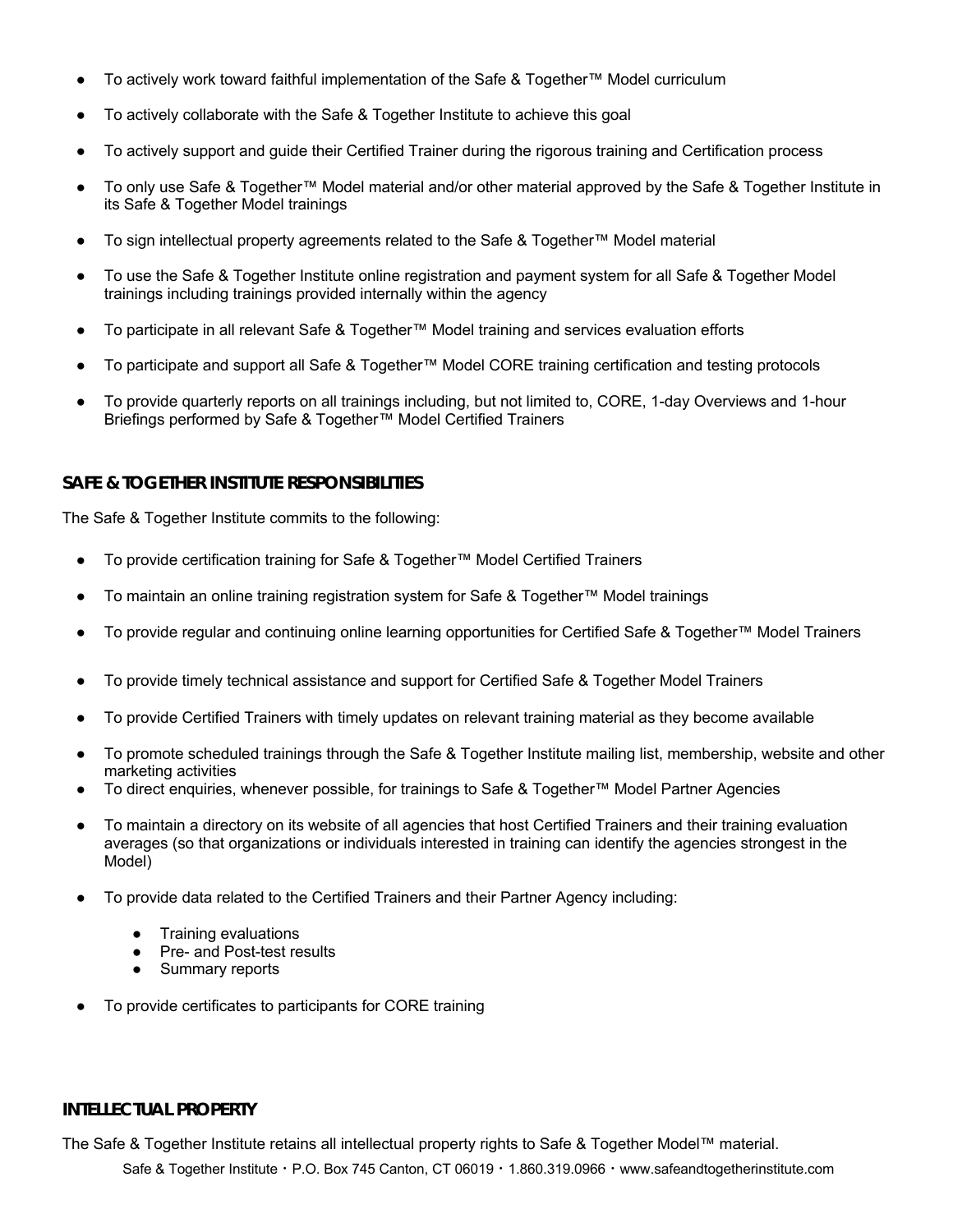# **LOCALIZING MATERIAL**

Safe & Together Institute is committed to work together with partner agencies to develop content specific to their context, in particular, working with indigenous and culturally diverse communities. The Safe & Together Institute will have final approval over the content becoming part of the "official" Safe & Together curriculum content. Any new material, e.g. slides, handouts, curriculum outlines, videos, developed out of this process will be considered the intellectual property of the Safe & Together Institute.

# **FREQUENTLY ASKED QUESTIONS**

**Do I need to have a certain degree to become a trainer?** You need to have a Bachelor's degree or equivalent. More than higher education credentials, we want trainers who have used the Model in their own practice, and understand its benefits from their own direct experience. We also prefer trainers who have training experience but are open to working with the right candidates to improve their training skills.

**Is there a limit to what kind of agency can host a Certified Trainer?** Currently there is no specific requirement. We are open to both governmental and non-governmental entities.

**How often do you plan to provide certification training?** Right now, the plan is to host one in the US, UK and Australia every year.

**Can I travel to attend one of your trainings in another country?** Yes, absolutely.

**Is there a limit to how many agencies in a given geographic area can host trainers?** Not at this time.

**Can we join with another agency or agencies and jointly host a Certified Trainer?** Yes, however there needs to be one agency responsible for handling the administrative aspects of the relationship with the Safe & Together Institute.

**Are the costs of the continuing education hours included in the certification fees/agreement?** The Safe & Together Institute is committed to providing at least 13.25 CE hours every two years toward recertification at no cost to the Certified Trainers.

#### **BRIEF DESCRIPTION OF CORE TRAINING**

Safe & Together Institute's CORE Training is designed to provide a skills-oriented foundation for domestic violenceinformed practice. Each day of training provides experiential classroom training focused on the following foundational practice areas: